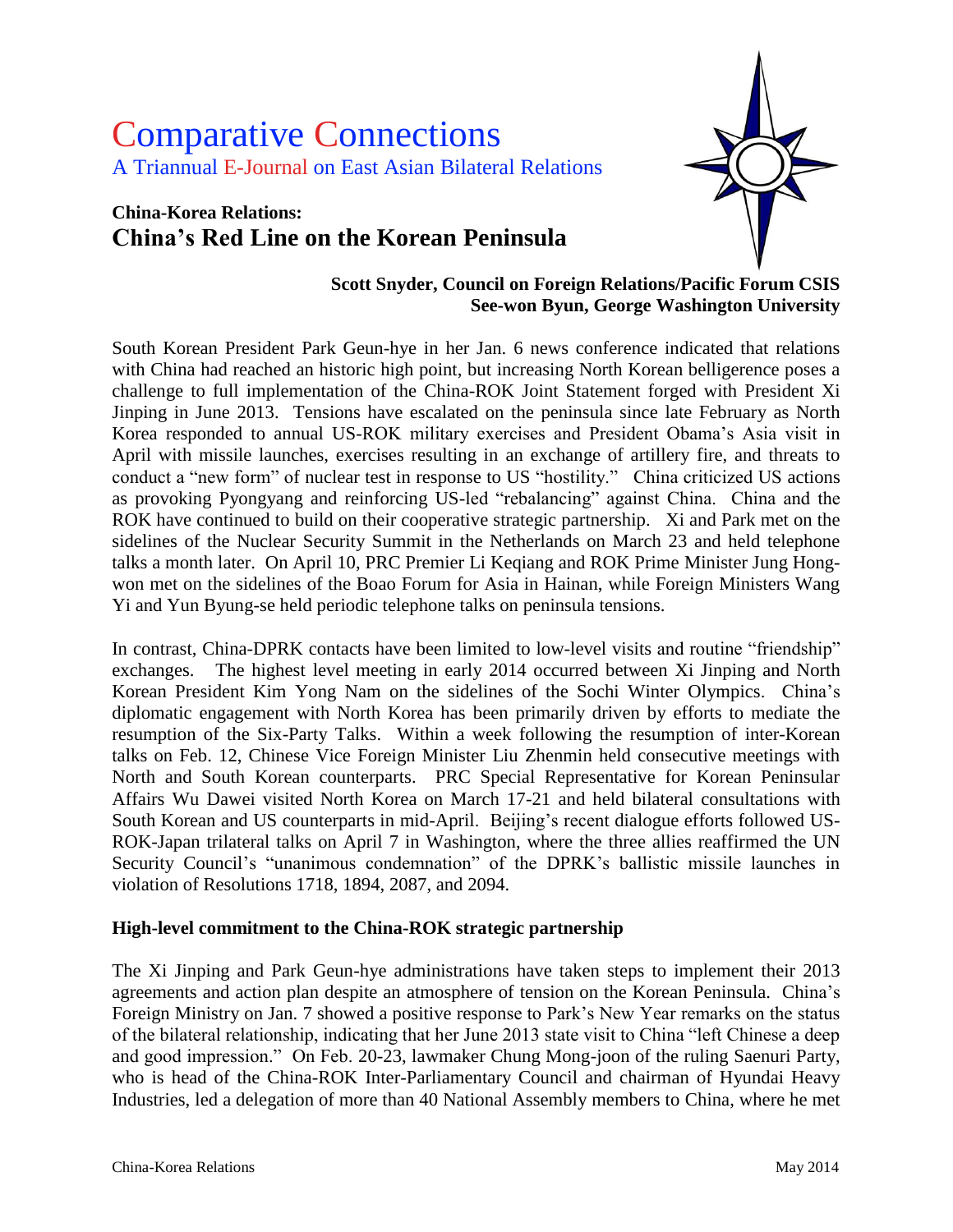President Xi, Chairman of the Standing Committee of the National People Congress (NPC) Zhang Dejiang, and Vice Chairman and Secretary-General of the NPC Standing Committee Wang Chen. The South Korean delegation, which included ruling and opposition party members, was South Korea's biggest parliamentary delegation to visit China since normalization of relations in 1992. At a parliamentary session in Seoul on Feb. 10, ROK Foreign Minister Yun Byung-se raised the need to consider an intelligence-sharing agreement with China as a means to strengthen bilateral strategic trust. South Korea pushed for a similar agreement with Japan in 2012, an effort that broke down due to significant public opposition.

Vice Foreign Minister Liu Zhenmin's February visit to Seoul following four days of "diplomatic consultations" with DPRK officials in Pyongyang was perceived in South Korea as an indicator of strengthened Sino-South Korean coordination. Liu's visit included meeting ROK counterpart Lee Kyung-soo, Foreign Minister Yun Byung-se, Unification Minister Ryoo Kihl-jae, who is also senior foreign affairs and security advisor to President Park Geun-hye. China and South Korea also reiterated their cooperation on nontraditional security issues during talks in Beijing between PRC State Councilor and Minister of Public Security Guo Shengkun and ROK counterpart Lee Sung-han on Feb. 27. In a meeting in Beijing on April 3, Beijing Mayor Wang Anshun and Seoul Mayor Park Won-soon signed a bilateral agreement on tackling air pollution and agreed to establish a joint committee on economic and cultural exchanges between Beijing and Seoul. These developments suggest steady improvement in China-South Korea relations, building on the framework set during Park's June 2013 state visit to Beijing.

#### **Park's "two-track approach" to DPRK denuclearization**

China's Foreign Ministry consistently made public calls for restraint on the Korean Peninsula from mid-January as Pyongyang stepped up its opposition to US-ROK annual military exercises held from February through April. The DPRK National Defense Commission (NDC) on Jan. 16 threatened a "nuclear disaster" on the peninsula while urging Seoul to take practical steps to end "all hostile military acts." Seoul responded by calling for "real action" toward denuclearization. However, Beijing responded positively to the resumption of high-level inter-Korean talks and the resulting agreement to hold family reunions at Mount Kumgang. Beijing also welcomed Park Geun-hye's "trust-building" initiatives and her March 28 Dresden proposal, which seeks to regularize family reunions and expand humanitarian aid, expand economic cooperation, and promote inter-Korean integration.

President Park seeks stronger cooperation from both China and the United States in pursuit of Park's "principled and effective two-track approach" of pressure and dialogue. On the one hand, the ROK Foreign Ministry has developed plans to deepen alliance cooperation with the US while upgrading the comprehensive strategic partnership with China. On the other, the ROK's Defense Ministry released plans to implement a new "Tailored Deterrence Strategy" in military exercises with the US in February-April and August this year, which also combines diplomatic and military tools to address potential nuclear threats from the North. During talks with US Secretary of State John Kerry on Feb. 14 in Beijing, PRC Foreign Minister Wang Yi affirmed China's pledge to play a constructive role for regional stability, but also stated that China would "never" allow instability on the Korean Peninsula.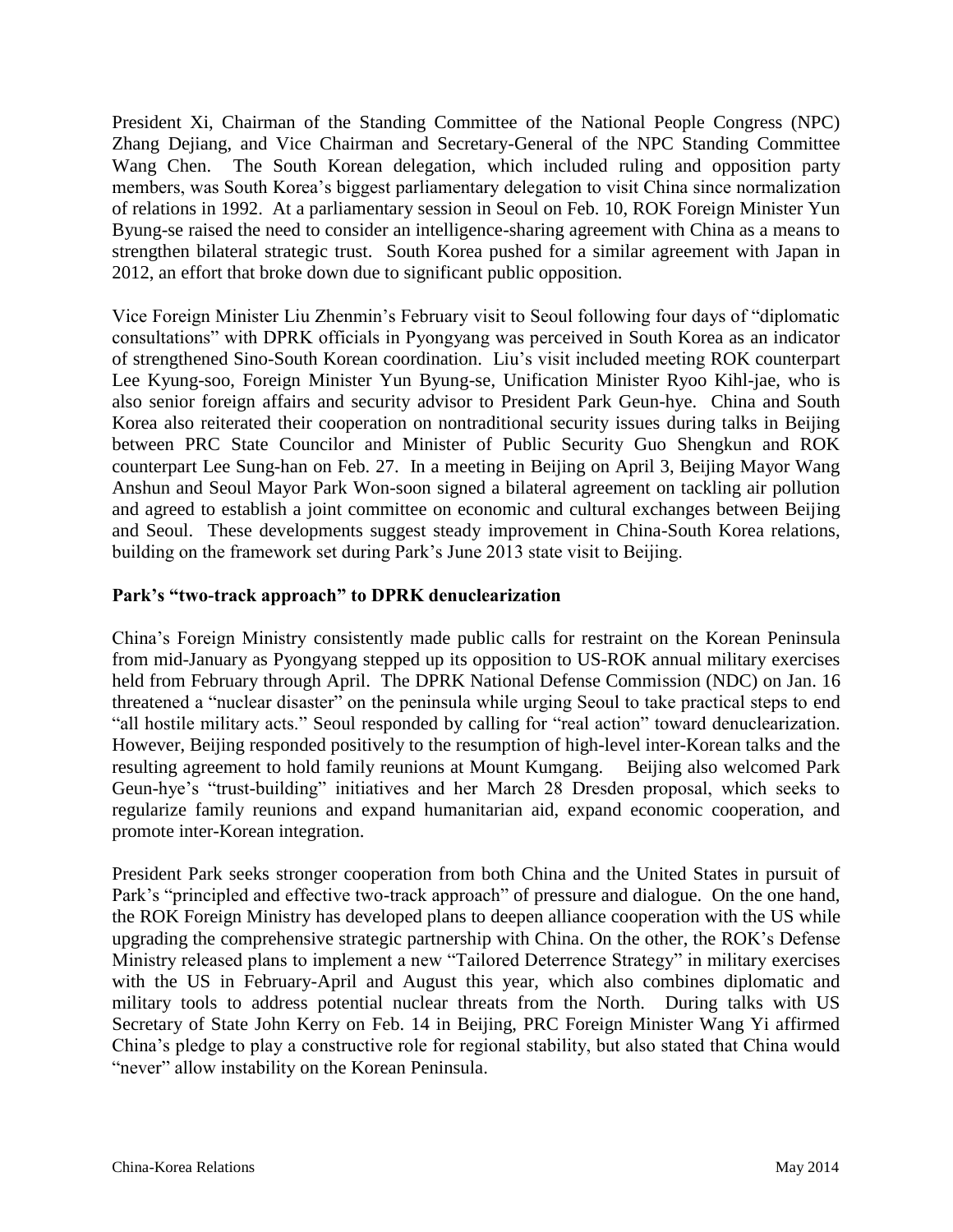#### **China's "red line" on the Korean Peninsula**

North Korea's series of missile launches from Feb. 21 defied both Chinese calls for stability and Seoul's diplomatic outreach to the North. On the sidelines of China's annual parliamentary session on March 8, Foreign Minister Wang Yi reiterated China's "red line," stating that "we will not allow war or instability on the Korean peninsula," and detailed China's position on the peninsula situation. First, "only with denuclearization can the Korean Peninsula have genuine and lasting peace." Second, parties must address the lack of mutual trust between North Korea and the US in particular, the key source of "sustained tensions on the peninsula and several disruptions to the Six-Party Talks." Third, dialogue is "the only right way forward;" specifically, the Six-Party Talks is "the only dialogue mechanism acceptable to all the parties."

South Korea's quest for cooperation with China on a strategy that emphasizes both pressure and dialogue, however, remains challenged on both fronts. First, as China's Foreign Ministry spokesperson said on April 15, "China is opposed to any move that may result in tensions in the region, whether they be joint drills or the threat of conducting nuclear tests." Beijing has voiced its own concerns over US-ROK joint military exercises, perceived as not only a source of DPRK insecurity, but also part of US efforts to reassert its regional influence against China's rise.

Second, Chinese dialogue efforts remain focused on revitalizing diplomacy through the six-party framework, which South Korea and the US will not restart without firm commitments backed by actions from Pyongyang toward denuclearization. Following the renewal of US-Japan-ROK consultations among ambassadors to the Six-Party Talks, PRC envoy Wu Dawei pursued bilateral consultations with ROK envoy Hwang Joon-kook on April 11 and with US counterpart Glyn Davies from April 14. However, Chinese diplomacy has thus far proven unable to bridge the gap between Washington and Pyongyang sufficiently to resume Six-Party Talks.

#### **Strained political and economic ties between China and North Korea**

China-DPRK diplomatic exchanges reflect continued strain in the bilateral relationship. Contacts have remained limited to low-level visits, with routine "friendship" activities peaking around the Lunar New Year, Spring Festival, and Kim Jong Il's birthday in February. Perhaps the most notable signal of Beijing's displeasure with Pyongyang has been the low visibility of party-to-party interactions via the Chinese Communist Party's International Liaison Department as the PRC Foreign Ministry has taken the public lead in interactions with North Korea. The PRC Foreign Ministry on Feb. 12 confirmed a visit to Pyongyang by its Asia department chief for "internal" work at the PRC Embassy in North Korea as well as meetings with DPRK counterparts on bilateral and regional issues. Beijing also stressed that Vice Foreign Minister Liu Zhenmin's talks in Pyongyang on Feb. 17-20 were part of "routine communication" between the two foreign ministries. According to Chinese and North Korean sources, Liu met DPRK Foreign Minister Pak Ui Chun, Vice Foreign Ministers Kim Hyong Chun and Ri Yong Ho, Vice Director of the WPK International Department Kim Song Nam, and Vice President of the State Economic Development Commission Ri Chol Sok. During his five-day visit to North Korea on March 17-21, PRC nuclear envoy Wu Dawei also paid a courtesy call on Vice President of the DPRK Supreme People Assembly Presidium Kim Yong Dae on March 20.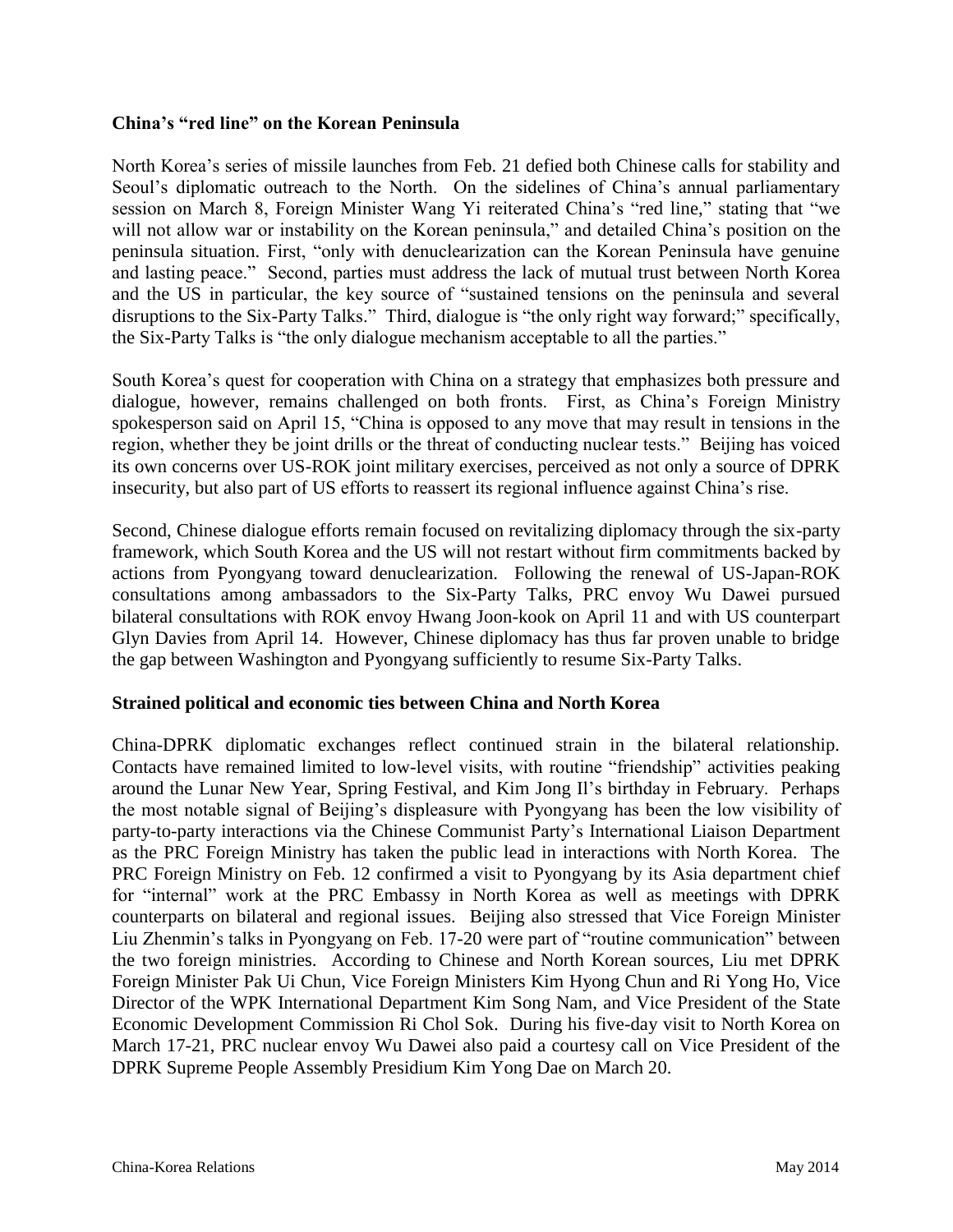China-DPRK trade reports, however, remained stable despite the December 2013 purge of Jang Song Thaek, which many predicted would lead to a decline in bilateral trade. The Institute for Far Eastern Studies reported that China-DPRK trade increased by 16 percent in January compared to the previous year, and by a further 16 percent to \$546 million in February. The Korea International Trade Association (KITA) reported a dramatic 46 percent drop in month-tomonth trade between January and February, stimulating speculation in the South Korean media of problems in PRC-DPRK trade relations. However, one must be cautious in attributing significance to monthly shifts in the trade balance since there is an annual decline in recorded trade during the winter.

The current status of Chinese investment in North Korea remains unclear. South Korean media reports suggest limited Chinese investment activity in the cross-border special economic zones with North Korea. Furthermore, in an April 19 interview with Hong-Kong-based *Phoenix TV*, Kim Chun Il, a division chief at Rason port's foreign business bureau, even claimed that North Korea has never formally given China the exclusive rights to use the two piers at Rason.

Chinese and North Korean official sources suggest that economic exchanges have continued to expand at the local level. Hunchun Vice Mayor Han Changfa in Jilin province confirmed the launching of a Hunchun-Rason cross-border electric power transmission project on Jan. 7. On Jan. 14, Liaoning officials reported the near-completion of the China-DPRK Yalu River Bridge, a joint project that began at the end of 2010. Chon Tong Chol, director of the Rason Special City Tourism Bureau, held talks with the Jilin Provincial Tourism Bureau Director Zhao Xiaojun in Changchun on Feb. 25. In addition, the DPRK State General Bureau of Tourism conducted a 10 day tour in China in March for personnel training at Chinese tourism institutes in Beijing and Shanghai. China and North Korea opened a new train route from Ji'an to North Korea on April 13, making Ji'an the second Chinese city after Dandong with passenger rail service to the North.

Dandong Sanyi Business Advisory Service Agency and DPRK Yanggakdo Trade Corporation on Feb. 12 launched a joint project for Chinese cross-border business study in North Korea, while the DPRK State Academy of Sciences sent experts on a 12-day study tour at the Solar Energy Research Institute of Yunnan Normal University Feb. 19-March 2. According to local Chinese sources, Bureau Director Kye Song Nam of the DPRK National Committee for Economic Development led a delegation to China Liaoning International Cooperation Group for negotiations on a fish farming project on Feb. 21. Such developments suggest continued interest in expanding trade and investment ties at the local level. According to *KCNA* and local Chinese sources, Vice Department Director of the WPK Central Committee Ri Ho Son led a 16-member delegation of WPK to Shenzhen, Xian, Tianjin, and Beijing on March 27-April 10.

#### **China-ROK FTA talks**

The Xi Jinping and Park Geun-hye administrations remain committed to completing negotiations for the China-ROK Free Trade Agreement (FTA). This was the main subject of talks between Premier Li Keqiang and Prime Minister Jung Hong-won on the sidelines of the Boao Forum in Hainan on April 10. The 9<sup>th</sup> and 10<sup>th</sup> rounds of China-ROK FTA talks were held in Xian on Jan. 6-10 and in Ilsan on March 17-21, led by PRC Assistant Commerce Minister Wang Shouwen and ROK Commerce Minister Woo Tae-hee. However, the latest round of negotiations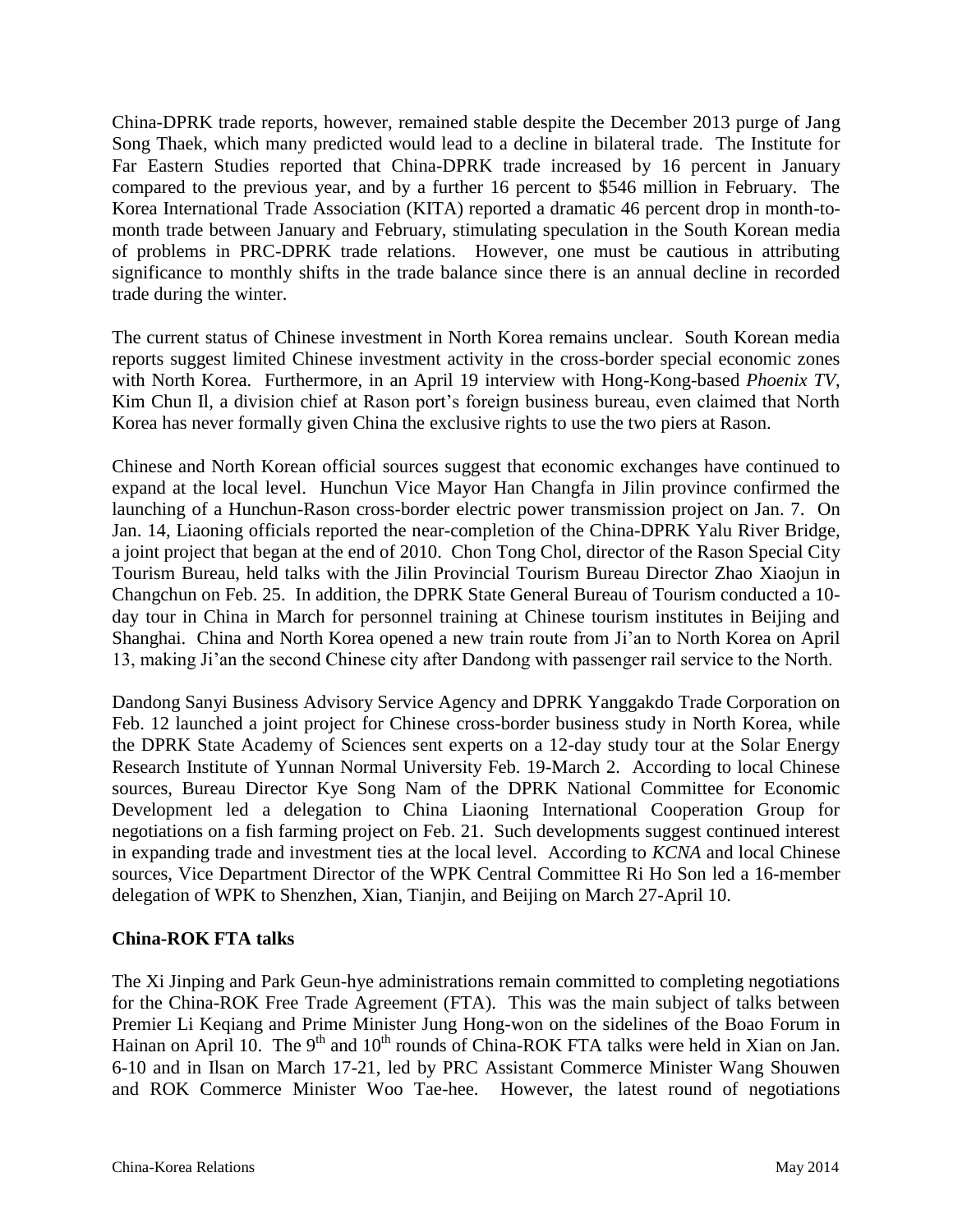concluded with both sides confirming "differences" on goods liberalization. While South Korea continues to seek the early removal of tariffs on manufacturing products, China seeks to expand the liberalization of farm goods. The ROK Ministry of Trade, Industry and Energy's press release in March stated that "discussions could not progress significantly as their differences remain tightly locked."

Illegal fishing is another issue that may impede the conclusion of FTA talks. Seoul is seeking to include a provision in the FTA that would prevent illegal fishing, a major source of diplomatic tensions that has involved 69 South Korean deaths or injuries since January 2003 according to the ROK Ministry of Oceans and Fisheries. In addition, in an interview with *Yonhap* on March 5, ROK Trade Minister Yoon Sang-jick stressed the need to diversify South Korea's export markets given concerns over the potential impact of China's slowing economic growth. South Korea's record-high share of exports to China in 2013 has raised similar concerns among KITA officials over South Korea's heavy export dependence on China. As South Korea's biggest export market, China accounted for over 26 percent (\$141 billion) of South Korea's total exports in 2013, more than double the volume of ROK exports to the United States.

#### **Tensions with Japan and China-ROK cooperation**

Political and security tensions with Japan have also been a subject of China-ROK bilateral cooperation. But while China has enthusiastically embraced opportunities to join with South Korea in criticism of Japan, South Korea finds it necessary to show restraint given the stresses that such cooperation places on the US-ROK alliance and US expectations that its allies South Korea and Japan will remain aligned with each other. Both Chinese and ROK leaders condemned Japanese Prime Minister Abe Shinzo's visit to the Yasukuni Shrine in December, which also drew heavy criticism from PRC, ROK, and DPRK representatives at a UN Security Council debate on Jan. 29. Following South Korean plans to apply to register records with UNESCO on Japan's comfort women, the PRC Foreign Ministry spokesperson on Jan. 16 affirmed China's willingness to work with South Korea on "similar experiences and common concerns on Japan-related historical issues." The PRC responded fulsomely to President Park's request for China to establish a memorial to South Korean independence fighter Ahn Chung-gun in Harbin at the site where Ahn assassinated Japanese Governor General Ito Hirobumi, providing not just a memorial plaque in honor of Ahn, but also a small museum. Too much China-South Korean coordination on history issues, however, runs the risk of drawing negative responses not only in Tokyo, but also in Washington. On the other hand, South Korea's Ambassador to the US Ahn Hoyoung expressed satisfaction with South Korea's handling of China's unilateral declaration of its Air Defense Identification Zone (ADIZ) following President Obama's visit to Seoul in early May, claiming that South Korea's declaration of its own zone was met with a positive response from all of its neighbors. Other outcomes of China-ROK cooperation since the Xi-Park summit include South Korea's March 28 return of the remains of Chinese soldiers killed in the Korean War and the ongoing construction of a memorial stone at the former barracks of the Korean Liberalization Army in Xian.

China and South Korea continue to move forward in their trilateral cooperation initiatives with Japan in trade and nontraditional security. The three parties held their fourth round of trilateral FTA talks in Seoul on March 4-7, and participated in the fourth round of ASEAN-led Regional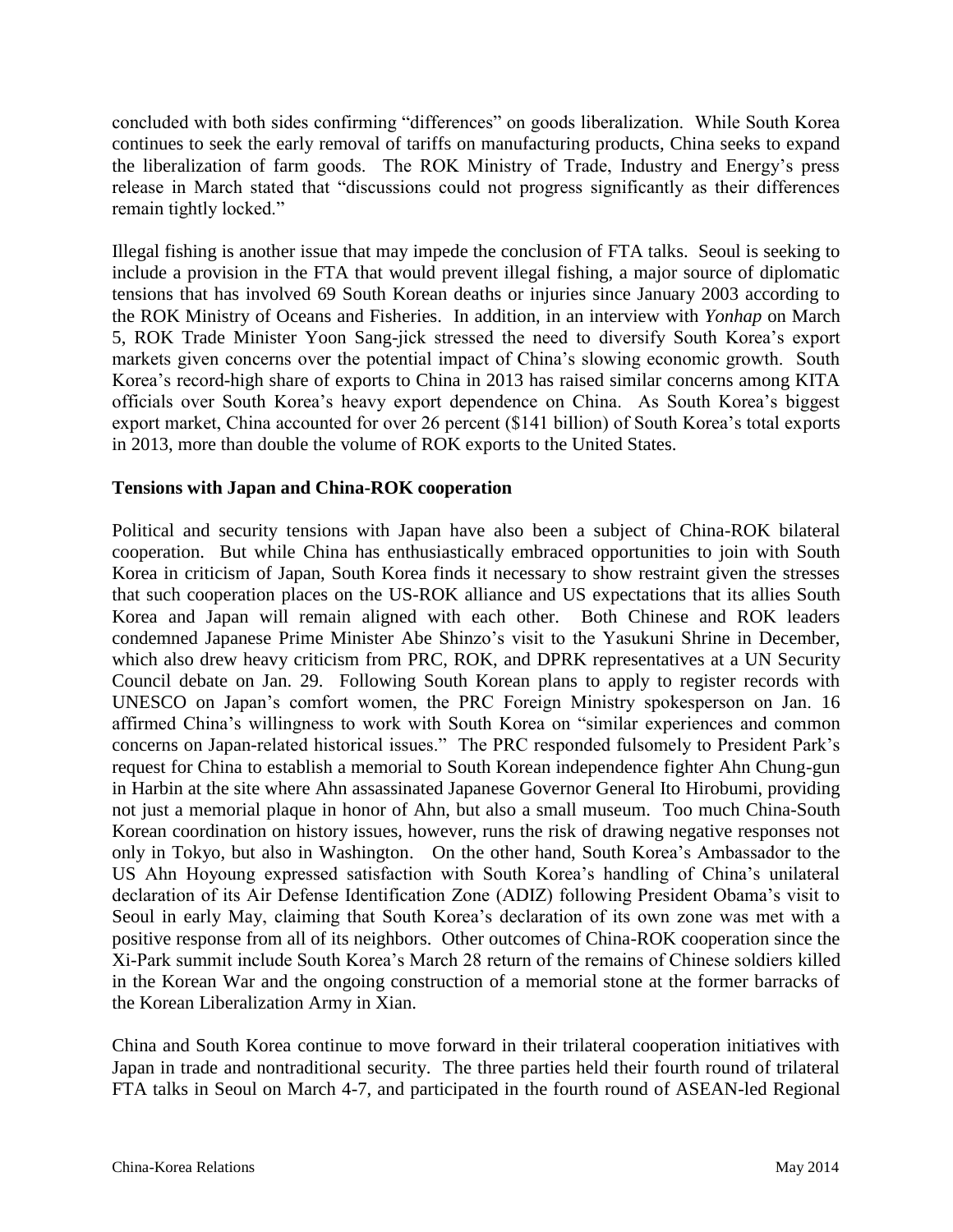Cooperative Economic Partnership (RCEP) talks hosted by China in April. Furthermore, since Japan's participation in the Trans-Pacific Partnership (TPP) talks from July 2013 and South Korea's indication of TPP interest in November 2013, Beijing has expressed its own support of the US-led TPP. According to some Chinese analysts, however, limited prospects for a China-ROK-Japanese FTA are shifting China's focus toward its bilateral FTA with South Korea.

History and territorial issues have disrupted the annual China-ROK-Japan trilateral summit since 2012. The Trilateral Cooperation Secretariat instead held a lower-level International Forum for Trilateral Cooperation on April 15, where South Korea's Senior Presidential Foreign Affairs Secretary Ju Chul-ki called for expanding cooperation on "softer" issues such as energy and the environment and people-to-people exchanges. Tokyo hosted the second China-ROK-Japan Trilateral Table Top Exercise on disaster management on March 6-7, and PRC Vice Environment Minister Li Ganjie and ROK and Japanese Environment Ministers Yoon Seongkyu and Ishihara Nobuteru signed a Joint Communique on Environmental Cooperation at the  $16<sup>th</sup>$ trilateral Environment Ministers Meeting in Daegu on April 28-29.

#### **Conclusion: will the fourth nuclear test be the end of the "(red) line"?**

Despite personal commitments of Chinese and South Korean leaders to advancing their strategic cooperative partnership, the recent escalation of North Korean military provocations places a premium on addressing one of the most sensitive and potentially divisive issues in the relationship. Despite common goals of DPRK denuclearization and regional stability, Seoul's two-track strategy of pressure and dialogue appear in conflict with a Chinese "red line" that opposes not only DPRK aggression but also South Korea's military alliance with the US. These differences are manifestations of the deeper challenge for the two sides regarding how to peacefully achieve Korean reunification while providing China with assurances that any shift in political arrangements on the peninsula will not disadvantage China's national interests.

To address these issues, China and South Korea have begun to explore and develop common security interests, which in the past have lagged far behind development of their economic relationship. According to a *China Daily* editorial in January 2014: "Long gone are the Cold War days when China was inclined to engage with the DPRK and estrange itself from the ROK…. At a time when there is no quick fix to the peninsula issue and the DPRK's nuclear program, the deepening China-ROK ties carry significant weight in promoting peace and stability on the peninsula." This statement suggests that China has begun to recognize that South Korea will likely play the dominant political role on the Korean Peninsula. At her joint press conference with President Obama on April 25, President Park laid down a clear marker for both North Korean and Chinese future behavior in the context of a possible fourth North Korean nuclear test when she stated another test "is going to change fundamentally the security landscape and . . . that all our efforts to resolve the nuclear issue through the Six-Party Talks is going to be completely dissolved." Park then acknowledged the "strong role to be played by China" and that she "looks forward to China's leading role in making sure that the threat is not going to be translated into action." As one considers the likely international response to a fourth North Korean nuclear test, President Park has placed the ball firmly in Beijing's court.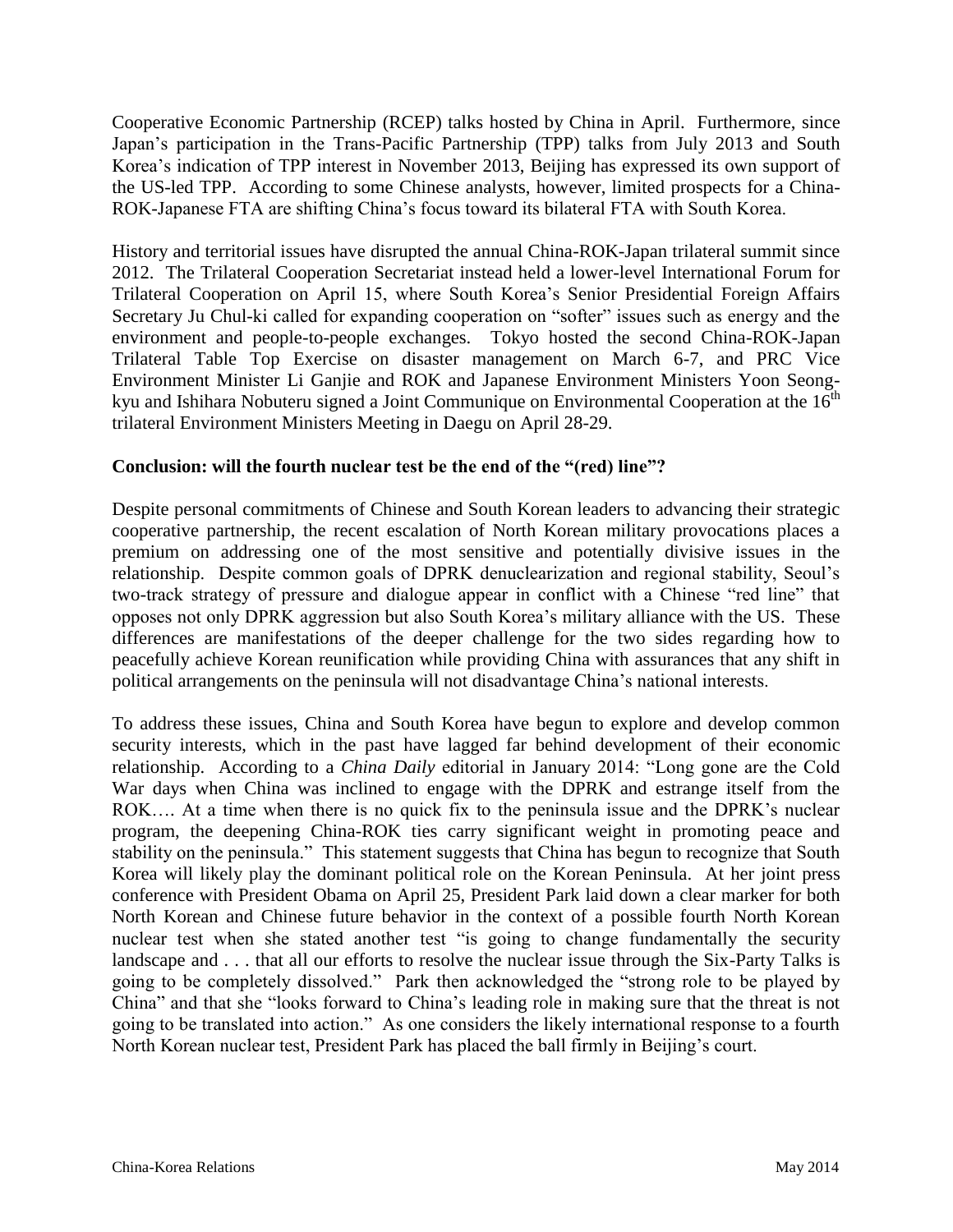### **Chronology of China-Korea Relations January – April 2014**

**Jan. 7, 2014:** Hunchun Vice Mayor Han Changfa announces the launch of the Hunchun-Rason cross-border electric power transmission project.

**Jan. 6, 2014:** ROK President Park Geun-hye at a national news conference hails the current status of China-ROK relations.

**Jan. 6-10, 2014:** Ninth round of China-ROK Free Trade Agreement (FTA) talks are held in Xian, Shaanxi.

**Jan. 7, 2014:** PRC Foreign Ministry spokesperson positively assesses President Park's Jan. 6 statements on bilateral ties.

**Jan. 7, 2014:** ROK Defense Ministry spokesperson reports to *Xinhua* ROK efforts to return by April 2014 the remains of Chinese People's Volunteer soldiers killed in the Korean War.

**Jan. 16, 2014:** PRC Foreign Ministry spokesperson calls for restraint on the Korean nuclear issue amid tensions over US-ROK plans for annual joint military exercises in February.

**Jan. 16, 2014:** PRC Foreign Ministry spokesperson expresses China's willingness to work with South Korea on history issues related to Japan.

**Jan. 16, 2014:** Kim Ki Sok, chairman of the DPRK State Commission for Economic Development, Huang Shizai, president of the Great China International Group, and Yang Zuoyuan, economic and commercial councilor of the Chinese Embassy in Pyongyang, participate in an opening ceremony for an East Pyongyang shopping center.

**Jan. 17, 2014:** PRC Foreign Ministry spokesperson calls for inter-Korean reconciliation.

**Jan. 19, 2014:** Ahn Jung-geun memorial hall opens in Harbin. South Korea's Foreign Ministry expresses support.

**Jan. 20, 2014:** PRC Foreign Ministry spokesperson justifies the establishment of the Ahn Junggeun memorial in response to Japanese opposition.

**Jan. 22, 2014:** PRC Ambassador Liu Hongcai holds a meeting at the Taedonggang Diplomatic Club to mark Spring Festival. Kim Chin Bom, KCCRFC and KCFA vice chairman, and Ri Sun Chol, vice minister of culture attend.

**Jan. 22, 2014:** PRC Foreign Ministry spokesperson upholds China's commemoration of Korean "anti-Japanese activist" Ahn Jung-geun in response to Japanese criticism.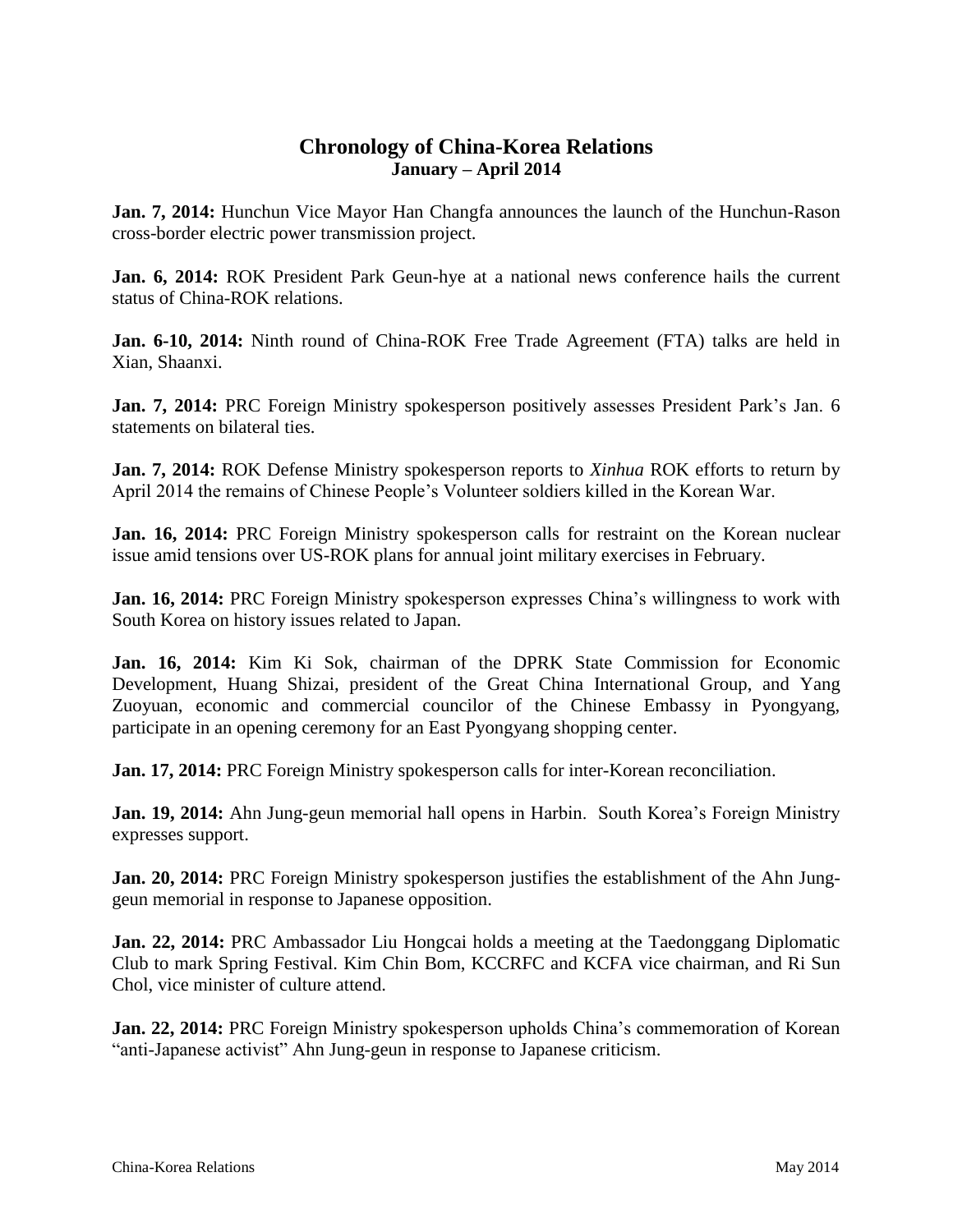**Jan. 23, 2014:** 2014 Lunar New Year China-DPRK friendship meeting is held in Sunan District, Pyongyang, attended by Ambassador Liu, KCCRFC Vice Chairman Kim, and Vice Chairman of Pyongyang City People's Committee Hong Kwang Ung.

**Jan. 27, 2014:** Ambassador Liu hosts a meeting with officials of the DPRK Foreign Ministry on the occasion of the New Year, attended by Vice Foreign Minister Kim Hyon Chun.

**Jan. 28, 2014:** PRC Foreign Ministry spokesperson expresses support for inter-Korean reconciliation.

**Jan. 29, 2014:** PRC, ROK, and DPRK representatives at a UN Security Council debate criticize Japanese Prime Minister Abe's visit to the Yasukuni Shrine.

**Feb. 1, 2014:** Kim Jong Un sends New Year cards to President Xi and other Chinese officials.

**Feb. 7, 2014:** *Korean Central News Agency* reports that President Xi and President of the DPRK Supreme People's Assembly Kim Yong Nam meet on sidelines of the Sochi Winter Olympics.

**Feb. 8, 2014:** Chinese and ROK experts at a Shanghai Normal University and Sung Kyun Kwan University forum agree to strengthen cooperation on protecting "comfort women" documents.

**Feb. 11, 2014:** PRC Foreign Ministry spokesperson expresses concern over US-ROK military drills scheduled for February-April.

**Feb. 12, 2014:** PRC Foreign Ministry confirms a visit to Pyongyang by the chief of the ministry's Asia Department.

**Feb. 12, 2014:** Dandong Sanyi Business Advisory Service Agency and DPRK Yanggakdo Trade Corporation launch a joint project for Chinese business study in North Korea.

**Feb. 12, 2014:** China Southern Airlines announces plans to launch a direct air route between Xinjiang and Seoul, the first international route linking Xinjiang with Northeast Asia.

**Feb. 12, 2014:** PRC Foreign Ministry spokesperson expresses support for the start of the first high-level inter-Korean talks in seven years.

**Feb. 13, 2014:** DPRK Embassy in Beijing hosts a reception celebrating Kim Jong Il's birthday, attended by Wang Jiarui, head of the CPC International Liaison Department, Vice Foreign Minister Liu Zhenmin, and Chairman of the China-Korea Friendship Association Wu Donghe.

**Feb. 14, 2014:** PRC Foreign Ministry spokesperson expresses support for an inter-Korean threepoint agreement reached at high-level talks.

**Feb. 14, 2014:** PRC Foreign Minister Wang Yi tells visiting US Secretary of State John Kerry in Beijing that China will never allow instability on the Korean Peninsula.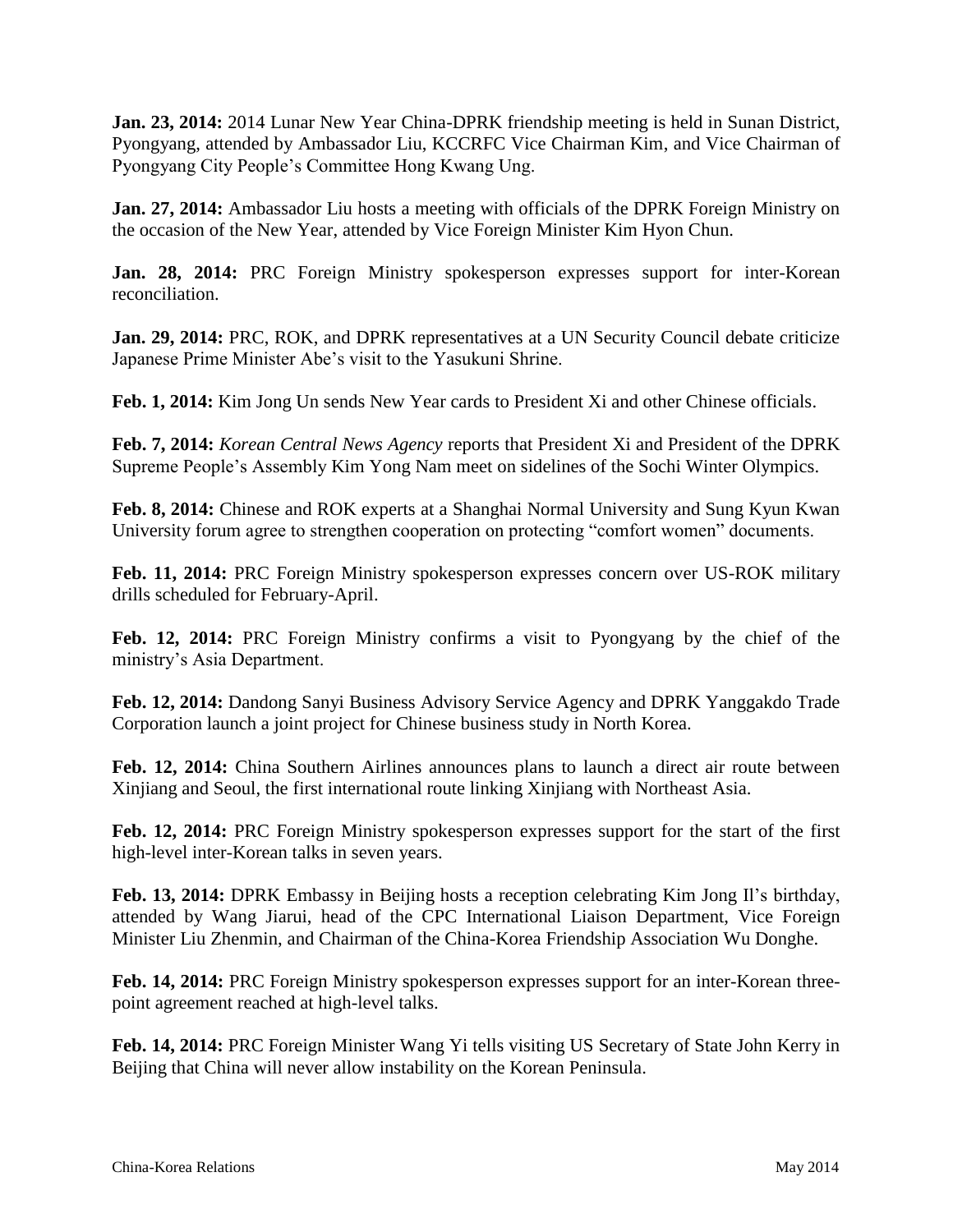**Feb. 16, 2014:** China Chamber of International Commerce and the DPRK Chinese Chamber of Commerce hold an economic and trade forum in Dandong.

**Feb. 17-20, 2014:** PRC Vice Foreign Minister Liu Zhenmin visits North Korea for consultations with officials from the DPRK Ministry of Foreign Affairs, Workers' Party of Korea, DPRK Economic Development Commission, and other departments.

**Feb. 17, 2014:** PRC Foreign Ministry spokesperson defends China's position on human rights in response to a report by UN Commission of Inquiry on Human Rights in North Korea.

**Feb. 20, 2014:** PRC Foreign Ministry spokesperson supports inter-Korean family reunions.

**Feb. 20, 2014:** DPRK Ambassador Ji Jae Ryong and PRC Vice Minister of Culture Ding Wei attend a reception hosted by the Chinese Ministry of Culture on the  $55<sup>th</sup>$  anniversary of the conclusion of China-DPRK agreements on cultural cooperation.

**Feb. 20-22, 2014:** PRC Vice Foreign Minister Liu Zhenmin visits South Korea, where he meets ROK counterpart Lee Kyung-soo, Foreign Minister Yun Byung-se, and Unification Minister Ryoo Kihl-jae, who is also senior foreign affairs and security advisor to President Park.

**Feb. 20-23, 2014:** Chung Mong-joon, head of the ROK-China Inter-Parliamentary Council, leads a delegation of more than 40 ROK National Assembly members to China, where he meets President Xi Jinping, chairman of the Standing Committee of China's National People Congress (NPC), and Wang Chen, vice chairman and secretary general of the NPC Standing Committee.

**Feb. 21, 2014:** Bureau Director Kye Song-nam of the DPRK National Committee for Economic Development leads an economic and trade delegation to China Liaoning International Cooperation Group for negotiations on a fish farming project.

**Feb. 25, 2014:** Jilin Provincial Tourism Bureau Director Zhao Xiaojun and Chon Tong-chol, director of the DPRK Rason Special City Tourism Bureau, hold talks in Changchun.

**Feb. 27, 2014:** Guo Shengkun, PRC state councilor and minister of public security, and ROK counterpart Lee Sung-han hold talks in Beijing.

**Feb. 27, 2014:** PRC Foreign Ministry spokesperson hopes for inter-Korean reconciliation.

**Feb. 28, 2014:** PRC Foreign Ministry spokesperson calls for easing tensions on the Korean Peninsula in response to North Korea's reported missile launches on Feb. 27.

**March 3, 2014:** Direct postal service from Hunchun to Rason begins.

**March 3, 2014:** ROK Deputy Foreign Minister Lee Kyung-soo meets PRC Ambassador Qui Guohong and expresses Seoul's condemnation of terrorist attacks in Kunming.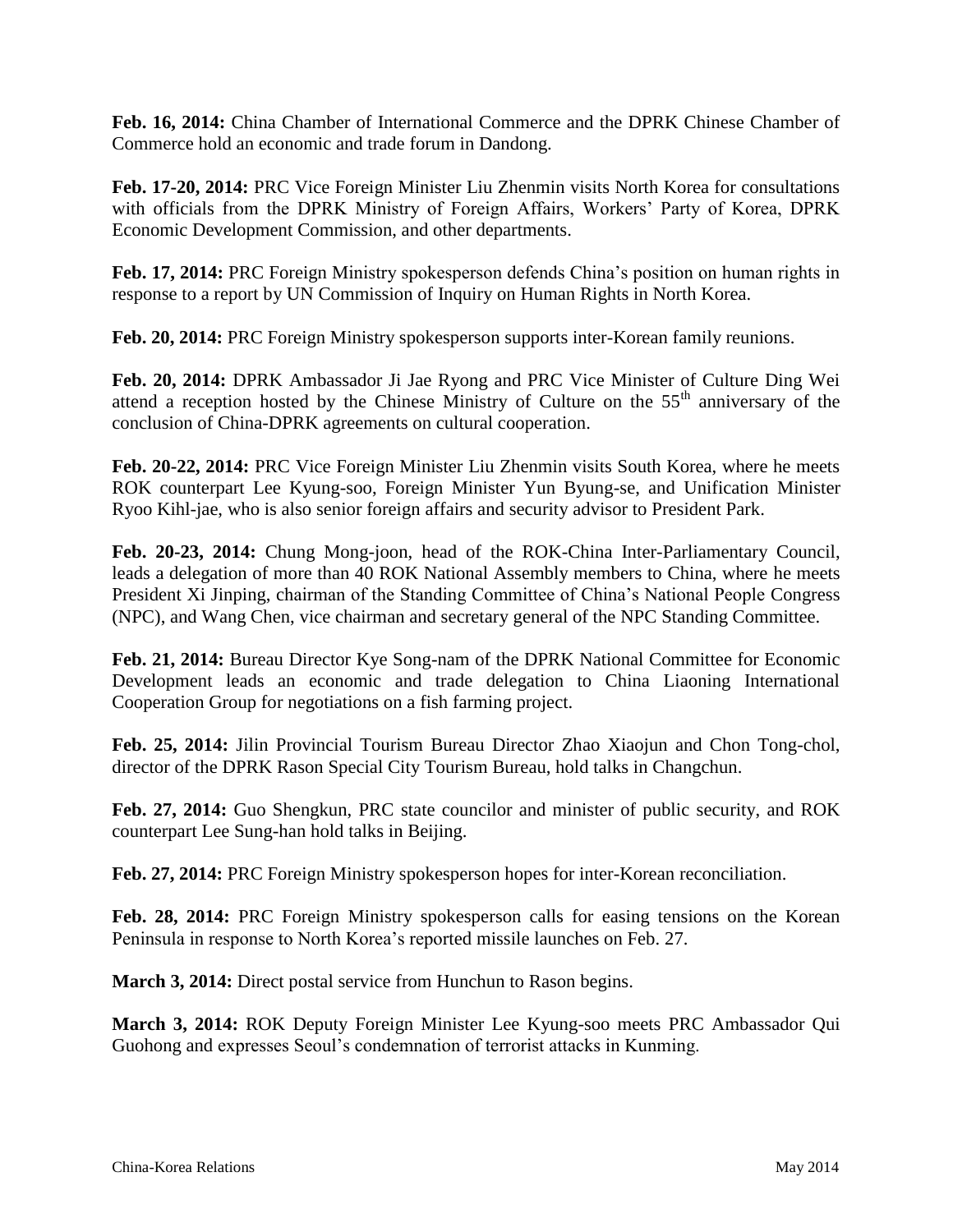**March 4, 2014:** DPRK Premier Pak Pong Ju sends a message of sympathy to PRC Premier Li Keqiang on the terrorist incident in Kunming.

**March 4-7, 2014:** China, South Korea, and Japan hold their fourth round of FTA talks in Seoul.

**March 5, 2014:** PRC Foreign Ministry spokesperson expresses concern over North Korea's reported missile launches.

**March 6, 2014:** PRC Foreign Ministry spokesperson expresses concern over Chinese civil aviation safety after North Korea's reported rocket launch.

**March 6-7, 2014:** Second China-ROK-Japan Trilateral Table Top Exercise on disaster management is held in Tokyo.

**March 8, 2014:** PRC Foreign Minister Wang Yi at a press conference for China's annual parliamentary session expresses China's opposition to war or instability on the Korean Peninsula and calls for early resumption of the Six-Party Talks.

**March 10-20, 2014:** Delegation of the DPRK State General Bureau of Tourism led by Vice Director-General Cho Song Kol visits China for personnel training at Chinese tourism institutes in Beijing and Shanghai.

**March 11, 2014:** PRC, DPRK, and Russian directors of tourism departments in the Tumen River Area hold a conference in Hunchun.

**March 15-17, 2014:** Delegation of the DPRK International Exhibition Cooperation meets Dandong City Vice Mayor Pan Shuang and the Dandong City Council for the Promotion of International Trade to discuss the PRC-DPRK Expo.

**March 17, 2014:** PRC Foreign Ministry spokesperson calls for stability on Korean Peninsula.

**March 17-21, 2014:** PRC Special Representative for Korean Peninsular Affairs Wu Dawei visits North Korea. Wu pays a courtesy call on Kim Yong Dae, vice president of the DPRK Supreme People Assembly Presidium, on March 20.

**March 17-21, 2014:** Tenth round of China-ROK FTA talks is held in Ilsan, South Korea.

**March 23, 2014:** Presidents Xi and Park hold talks on the sidelines of the Nuclear Security Summit in the Netherlands.

**March 24, 2014:** President Xi calls for the resumption of Six-Party Talks at a meeting with President Obama on the sidelines of the Nuclear Security Summit in the Netherlands.

**March 27-April 10:** Ri Ho-son, vice department director of the WPK Central Committee, leads a delegation of WPK economic officials to major Chinese cities.